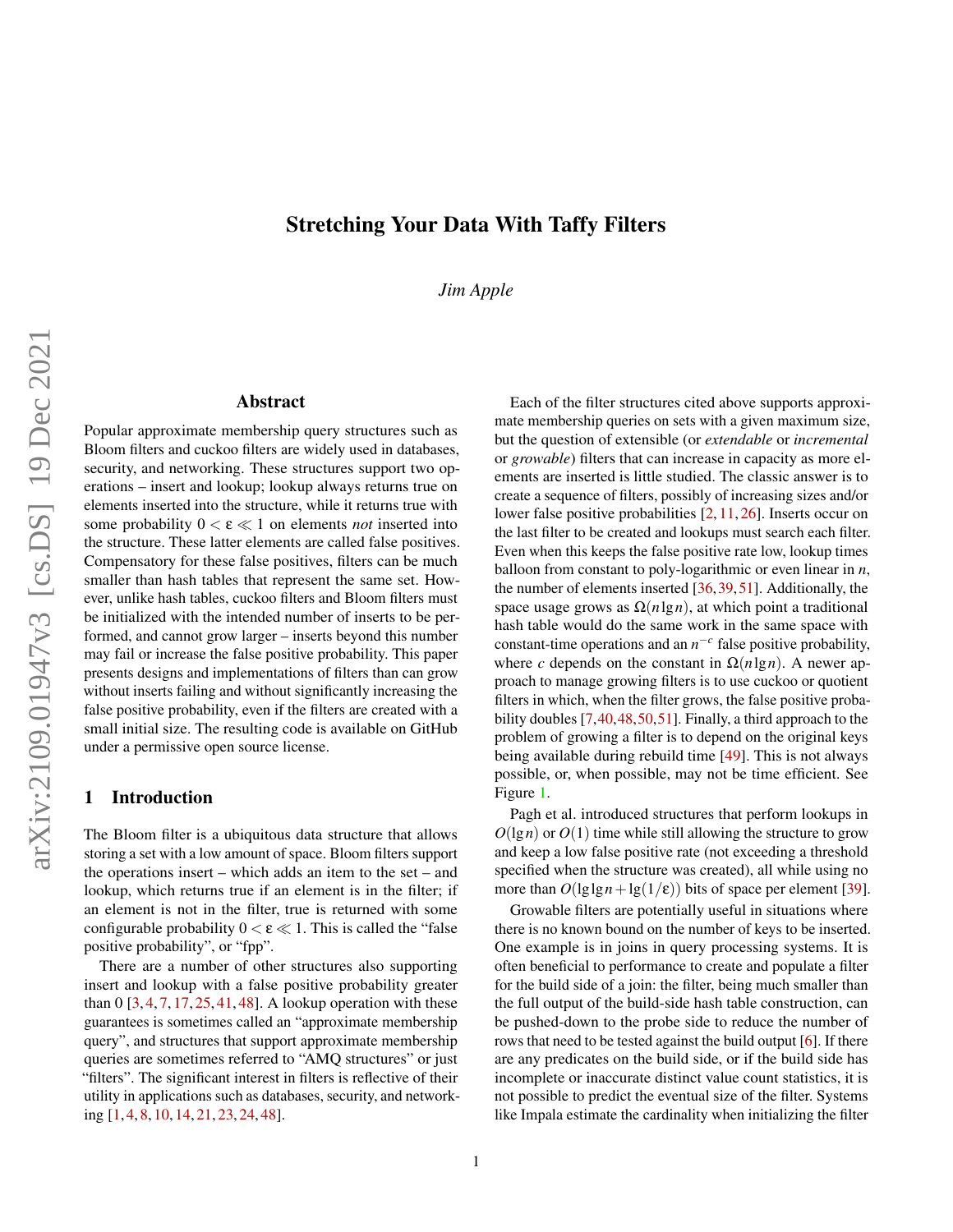<span id="page-1-0"></span>

| <b>Behavior</b>                            | <b>Filters</b>                                                                       |  |  |
|--------------------------------------------|--------------------------------------------------------------------------------------|--|--|
| $\omega(1)$ lookup                         | dynamic bloom [26], scalable bloom [2], dynamic cuckoo [11], monkey [12]             |  |  |
| doubled fpp when size doubles              | logarithmic dynamic cuckoo [51], Morton [7], vacuum [48], rank select quotient [40], |  |  |
|                                            | consistent cuckoo [36], dynamic cuckoo [11], entry-extensible cuckoo [50]            |  |  |
| depend on storing $\Omega(\lg n)$ bits per | elastic [49], consistent cuckoo [36], Chucky [13]                                    |  |  |
| element (in filter or in backing store)    |                                                                                      |  |  |

Figure 1: The filter types that exhibit various undesirable behavior in order to grow. Some filters are in two lists. Unlike taffy filters, all filters listed in this table use either  $\lg(1/\epsilon) + \omega(\lg \lg n)$  or  $\omega(\lg(1/\epsilon))$  bits to represent sets with size *n* and false positive probability ε.

and then discard the filter if the estimate was too low [\[30\]](#page-12-5). Using growable filters would allow these filters to continue to be populated and used in the probe side.

Furthermore, Impala is a distributed query engine, and populates a filter for each node that participates in creating the build side of a join, then merges these filters before distributing the merged filter to the nodes participating in the probe side of the join; ApproxJoin does the same [\[30,](#page-12-5) [44\]](#page-12-6). With Bloom filters, this merge procedure requires that every filter be as large as the eventual merged filter, which is much larger than the size of the filter each build node would need on its own, wasting memory on build nodes.

Another example where growable filters are useful is in log-structured merge trees ("LSM trees") [\[35\]](#page-12-7). Log-structured merge trees store data in sorted "runs" of exponentiallyincreasing size. In order to cheaply discover if a key is present in a run, systems like RocksDB equip each run with a filter [\[17,](#page-11-0) [35\]](#page-12-7). In typical LSM trees, the data in each run is fixed for the lifetime of that level, so each filter can be created with knowledge of the number of keys it will contain, even when the structure as a whole can grow without bound. However, point lookups that go through the filters require accessing lg*n* filters, where *n* is the number of keys in the LSM tree. A single growable filter structure can reduce this to a single filter query by storing one structure for all keys, rather than  $\lg n$  structures.<sup>[1](#page-1-1)</sup>

# 1.1 Contributions

Pagh et al. ends with an open problem of implementing these structures in a practical way [\[39\]](#page-12-3). This work answers that challenge with three practical extensible filters:

- 1. Section [3](#page-3-0) presents the *taffy block filter*("TBF"), a Bloomfilter-backed AMQ structure with  $O(\lg n)$  lookup cost.
- 2. Section [4](#page-4-0) presents the *taffy cuckoo filter* ("TCF"), a cuckoo-hashing-based AMQ structure with *O*(1) lookup cost.
- 3. Section [5](#page-5-0) presents the *minimal taffy cuckoo filter* ("MTCF"), a cuckoo-hashing-based AMQ structure that

decreases the space needed in a TCF by up to a factor of 2.

TBFs are a direct application of Pagh et al. TCFs present a new understanding of cuckoo filters as dictionaries. Finally, MTCFs are a novel structure, applying for the first time the technique of quotienting to growable dictionaries that have a capacity that is not a power of two, which may be of independent interest.

Section [6](#page-7-0) describes experimental performance results on all three taffy filters and what circumstances each is suited for. Section [7](#page-10-6) concludes with open questions.

# 2 Prior work

#### 2.1 Split block Bloom filters

The insert and lookup operations in standard Bloom filters access  $\lg(1/\epsilon)$  bits in an array of size *m* that stores  $m \ln 2/\lg(1/\epsilon)$  distinct elements [\[5\]](#page-10-7). These cause  $\lg(1/\epsilon)$ cache misses and require the same number of hash function applications. Block Bloom filters reduce the number of cache misses to 1 at a cost of a slightly increased false positive probability [\[43\]](#page-12-8).

Each block Bloom filter is implemented as an array of nonoverlapping blocks. Each block is itself a Bloom filter. Blocks are no larger than a single cache line in size. To insert a key, the key is hashed to select the block to use, mapping a key *x* to  $h(x)$  mod  $m/B$ , where *h* is the hash function, *m* is the size of the block Bloom filter and *B* is the size of each block.

Once a block is selected, it is used as a "split" Bloom filter [\[8\]](#page-11-2). In a standard Bloom filter, to insert a key *x*,  $k = m \ln 2/n$  hash functions are applied to *x*, and each bit  $h_k(x)$  mod *B* is set. In a split Bloom filter, the filter is split into *k* equal-sized non-overlapping "lanes", each of size *L*. Upon insertion, the bits  $iL + (h_i(x) \mod L)$  for  $0 \le i < k$  are set. See Figure [2.](#page-2-0)

When a block Bloom filter is used with block size  $B = 256$ ,  $k = 8$  hash functions, and lane size  $L = 32$ , it is possible to use SIMD instructions to perform eight hash function computations at once, set eight bits at once, or check eight bits at once. The resulting Bloom filter has constant-time branch-

<span id="page-1-1"></span><sup>&</sup>lt;sup>1</sup>The "Chucky" system is built on this premise, but requires a full filter rewrite at each last-level compaction [\[13\]](#page-11-11).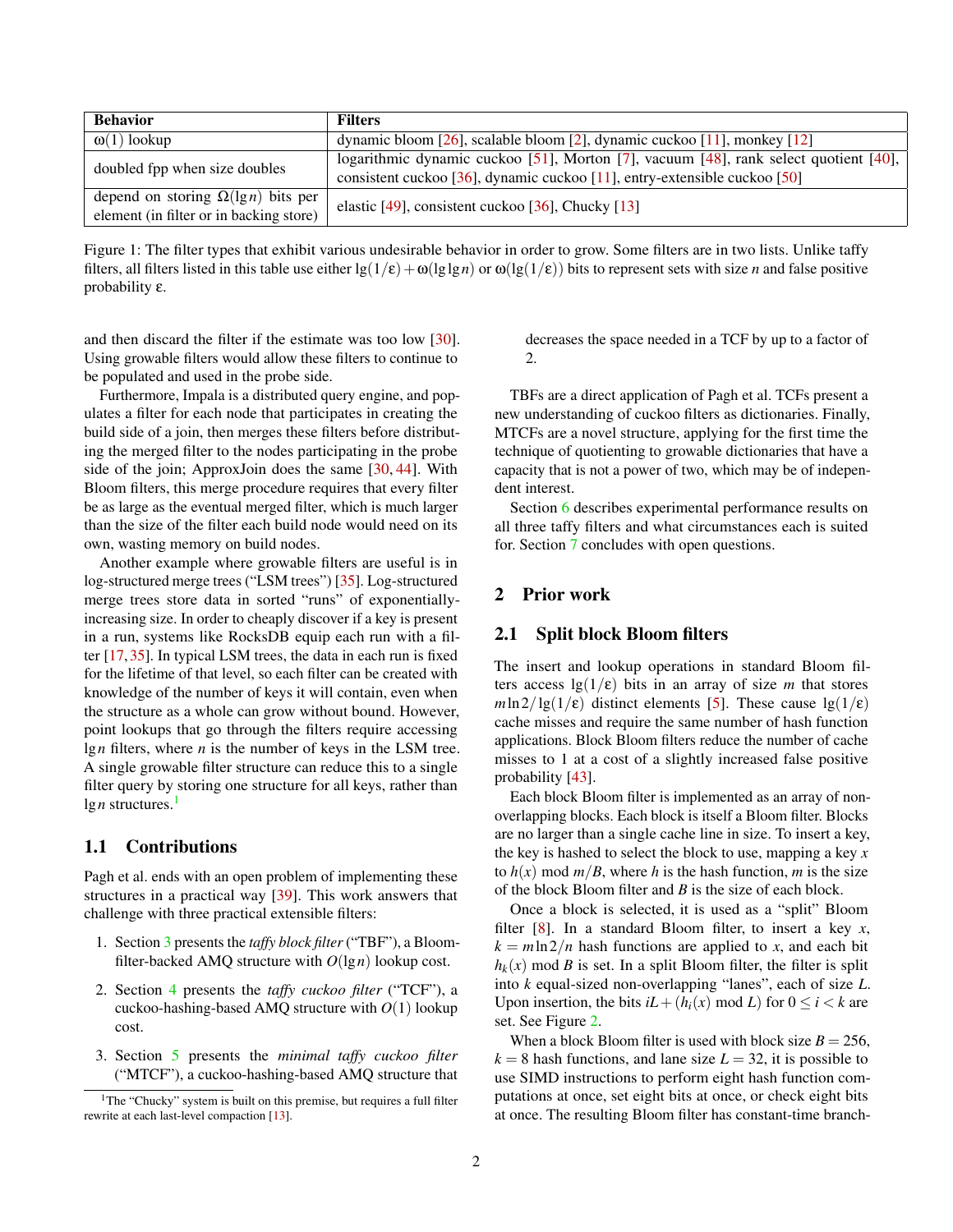<span id="page-2-0"></span>

Figure 2: A diagram of a split block Bloom filter with  $k =$ 8 and  $B = 256$ . When inserting an element, a single bit is written in each of eight 32-bit lanes. Those lanes are stored contiguously in a single block, and each block fits within a single cache line. The bit to set in each lane is calculated by hashing the key eight times.

free insert and lookup and is consistently faster than a cuckoo filter of the same size (See Figures  $13$  and  $14$ )  $[20, 22, 31, 34]$  $[20, 22, 31, 34]$  $[20, 22, 31, 34]$  $[20, 22, 31, 34]$  $[20, 22, 31, 34]$  $[20, 22, 31, 34]$  $[20, 22, 31, 34]$ .

Taffy block filters use split block Bloom filters as the building block to make an extensible filter with lower query time than a traditional Bloom filter would require in the same application.

# 2.2 Cuckoo hashing

Cuckoo hashing is a method of collision resolution in openaddressing hash tables that assigns each key a small set of slots it can occupy [\[38\]](#page-12-11). In its simplest form, a cuckoo hash table consists of two arrays of size  $(1+\varepsilon)n$  to store a set of *n* keys, for  $0 < \varepsilon < 1$ . Each key is assigned one possible slot per array via the application of two hash functions on the key. To look up a key, both slots are checked.

Inserting a key is more complex. If neither slot for storing a key is empty, one of the two occupying keys is evicted and replaced by the key being inserted. Now the victim of the eviction is in turn inserted. With high probability, eventually the evictions find an empty slot and the chain of evictions ends.

This bounds the occupancy of the table below 50% [\[38\]](#page-12-11). To improve the fill factor, cuckoo tables are usually implemented with finite-sized buckets instead of slots, where buckets can hold two or more elements [\[16\]](#page-11-14). Cuckoo filters, taffy cuckoo filters, and minimum taffy cuckoo filters all use buckets of size four [\[19\]](#page-11-15). In cuckoo filters, this raises the occupancy limit from 50% to over 90% [\[47\]](#page-12-12).

<span id="page-2-1"></span>

|    |           | $ 77/4 $ = 19   77 mod 4 = 1          |  |
|----|-----------|---------------------------------------|--|
| 39 | $ 4  = 9$ | 39 mod 4 = 3                          |  |
| 98 |           | $ 98/4  = 24   98 \text{ mod } 4 = 2$ |  |
| 64 |           | $ 4  = 16$ 64 mod 4 = 0               |  |

Figure 3: Quotienting with  $n = 4$  and all buckets holding exactly one element. The column on the left represents a set of values in  $\mathbb{Z}_{128}$ , with each element taking 7 bits to store. The column in the middle shows another way of representing the same set as two parts per element: one of the lower order two bits and another of the higher order five. The column on the right stores the two low-order bits implicitly and the high order five bits explicitly.

#### <span id="page-2-2"></span>2.3 Succinct dictionaries with quotienting

Maps of size *n* with keys from a universe of size *U* can be naïvely stored in *n*lg*U* bits by storing every element in an array (with any order) of size *n*. Space can be saved using a technique called "quotienting" [\[4,](#page-10-1) [28\]](#page-11-16). The basic construction can be illustrated as follows: first, an array of size *n* is created in which each array slot can hold an arbitrary number of keys [\[29\]](#page-11-17). Then, a key pair *k* is stored in slot *k* mod *n*. Additionally, instead of storing *k* explicitly,  $|k/n|$  is stored; *k* mod *n* is the *implicitly-stored* part of they key and  $\vert k/n \vert$  is the *explicitly-stored* part of the key. Because only  $\vert k/n \vert$  is stored as the key, only  $\lg U - |\lg n|$  bits are required to store it. Coming back to the array, this reduces the total storage required to  $n(\lg U - |\lg n|)$ . See Figure [3.](#page-2-1)

This technique is used with linear probing as the collision resolution mechanism in quotient filters [\[4\]](#page-10-1). Quotienting can also be used with cuckooing as the collision resolution mechanism. Cuckoo hash tables maintain  $L \geq 1$  potential locations for each key, each of which could be stored in any of its potential locations [\[38\]](#page-12-11). Because more than one hash function is used and because eviction occurs, it must be possible to translate from a location-element pair to an alternate locationelement pair for the same key.

Backyard cuckoo hashing handles this by using *L* different invertible hash functions [\[46\]](#page-12-13). Upon insertion, each new key is first hashed with the *L* hash functions, then *L* locations are identified via quotienting. That is, an element *x* maps to  $h_i(x)$ for  $i < L$ , and then the slot  $h_i(x)$  mod *n* is checked. When an element is evicted, it is moved from  $h_i(x)$  to some other  $h_i(x)$ ,  $j \neq i$ . In order to calculate  $h_i(x)$  from  $h_i(x)$ , each hash function  $h_i$  is a permutation with an inverse, so  $h_j(x)$  can be calculated as  $h_j(h_i^{-1}(h_i(x)))$ .

#### <span id="page-2-3"></span>2.4 Filters that can grow

Pagh et al. describe two constructions to support extensible filters [\[39\]](#page-12-3). The first is implemented as a series of succinct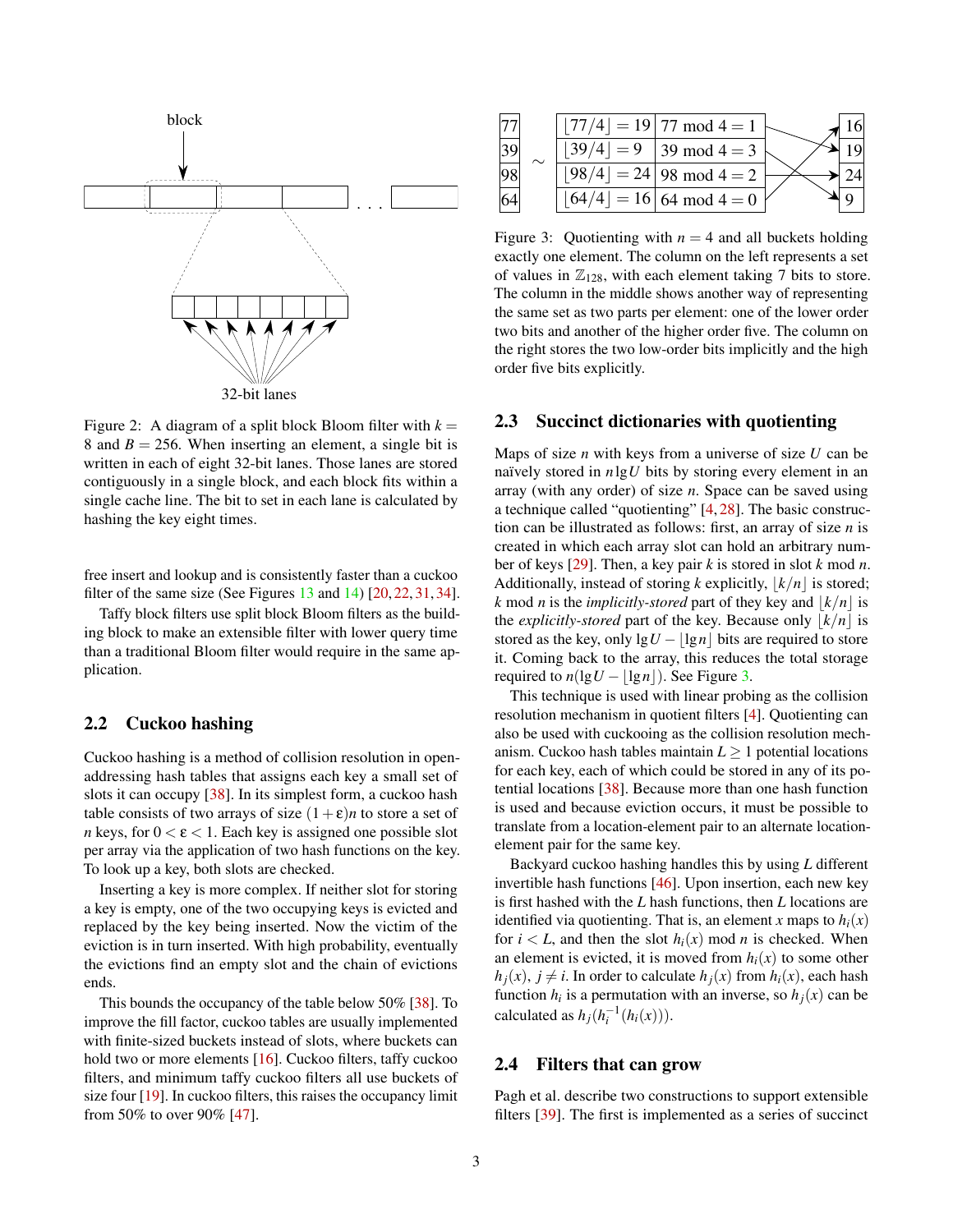<span id="page-3-1"></span>

Figure 4: Pagh et al.'s first construction. In this construction,  $\lceil \lg(n-1) \rceil$  dictionaries are maintained with exponentially increasing capacities and logarithmically increasing bit widths. The false positive probability of the *i*th dictionary, counting from 1, is  $6\varepsilon/i^2\pi^2$ , and the sum of the false positive probabilities is  $\leq \varepsilon$ . The lookup operation requires a dictionary lookup in  $\lceil \lg(n-1) \rceil$  dictionaries.

In this diagram, columns of blocks represent dictionaries. The caption under a column is the type of the elements in the dictionary. For instance, the block with four rows in its column stores bit strings of length  $\lg(3^2\pi^2/6\varepsilon)$ . Quotienting (see Section [2.3\)](#page-2-2) and other space factors are not visible; neither are lookup or insert patterns.

dictionaries. Common similar constructions use Bloom filters and exponentially decreasing false positive probabilities in each subsequent filter in order to bound the total false positive rate. That is, they create a sequence of Bloom filters with the following pairs for the false positive probability and expected number of distinct values:

$$
\langle \varepsilon/2,2\rangle,\langle \varepsilon/4,4\rangle,\langle \varepsilon/8,8\rangle,\langle \varepsilon/16,16\rangle,\ldots
$$

As new items arrive, they are inserted into the largest Bloom filter. Once that filter reaches the capacity it was configured for, a new Bloom filter with twice the capacity and half the false positive probability is initialized. Lookups access all the Bloom filters.

This leads to a storage footprint of more than  $(\lg n + \ldots)$  $\frac{lg(1/\epsilon)}{ln 2}$  bits per element and a query time of  $O(\lg^2 n +$  $\lg n \lg(1/\epsilon)$ ). Pagh et al. reduce the lookup cost to  $O(\lg n)$  by using a dictionary like Raman and Rao's that has *O*(1) query time per filter [\[39,](#page-12-3) [45\]](#page-12-14). They also reduce the space usage to  $O(\lg \lg n + \lg(1/\epsilon))$  bits per element by using the sequence  $\langle O(\varepsilon/i^2), 2^i \rangle$ , rather than  $\langle \varepsilon/2^i, 2^i \rangle$ . See Figure [4.](#page-3-1)

Pagh et al. also present a filter with the same space usage but  $O(1)$  query time [\[39\]](#page-12-3). This filter maintains a map where the keys are bit strings of length  $\lceil \lg n \rceil + \lg(1/\epsilon) + 2$  and the values are bit strings of length up to lglg*N*, where *N* will be the largest size of the data structure. (This definition of *N* is not a problem in practice, as using *U*, the size of the universe of keys, should be sufficient for integer keys. For non-integer keys, they must be hashed down to an integer in order to use these structures, and using the universe of the set of integers each key is hashed to also works well.) After every  $2<sup>i</sup>$  insertions, a new map is created where the keys are one

<span id="page-3-2"></span>

Figure 5: Pagh et al.'s second construction. In this construction of a growable filter, when a filter contains *n* items, it is stored as a dictionary in which the keys are bit stings of length  $\lceil \lg n \rceil + \lg(1/\epsilon) + 2$  and the values are bit strings of length up to lglg*N*, where *N* is the largest the filter will grow to. When  $\lceil \lg n \rceil$  increases, the high-order bit of the value is appended to the key as a new low-order bit, thus extending the key length. Pagh et al. show that the fpp of such a dictionary is no more than  $\varepsilon$  as long as  $n < N$ .

bit longer. The extra bit in the key is acquired by "stealing" a single bit from the value. See Figure [5](#page-3-2) and Section [4.](#page-4-0)

Taffy filters extend the work of Pagh et al. to support Bloom filters in the first construction and space-efficient cuckoo hashing in the second.

# 2.5 Compact extensible dictionaries

Hash tables that are used to accommodate sets without a size known in advance typically do so by doubling in capacity. This means that at least 50% of the space goes unused at points, with an average unused percentage of at least 25%. Constructions like that of Raman and Rao are able to mitigate this, but they are largely theoretical [\[45\]](#page-12-14). Instead, Maier et al. use the cuckoo hashing evict operation to incrementally resize a hash table [\[37\]](#page-12-15). First, the "DySECT" table, as they call it, is broken up into equal sized sub-arrays that can be resized independently. When the table gets close to full, exactly one of the sub-arrays is doubled in size. This frees up room that's available in future eviction sequences, and the new space will slowly be filled. Eventually all arrays will have been doubled in size, thereby causing the whole table to have doubled in size without going through a phase with as low as 50% space usage.

Taffy filters extend quotienting-based dictionaries to DySECT tables for the first time.

#### <span id="page-3-0"></span>3 Taffy block filters

The first construction from Pagh et al. consists of a set of subfilters of geometrically decreasing false positive probabilities but exponentially increasing size [\[39\]](#page-12-3). The *i*th sub-filter is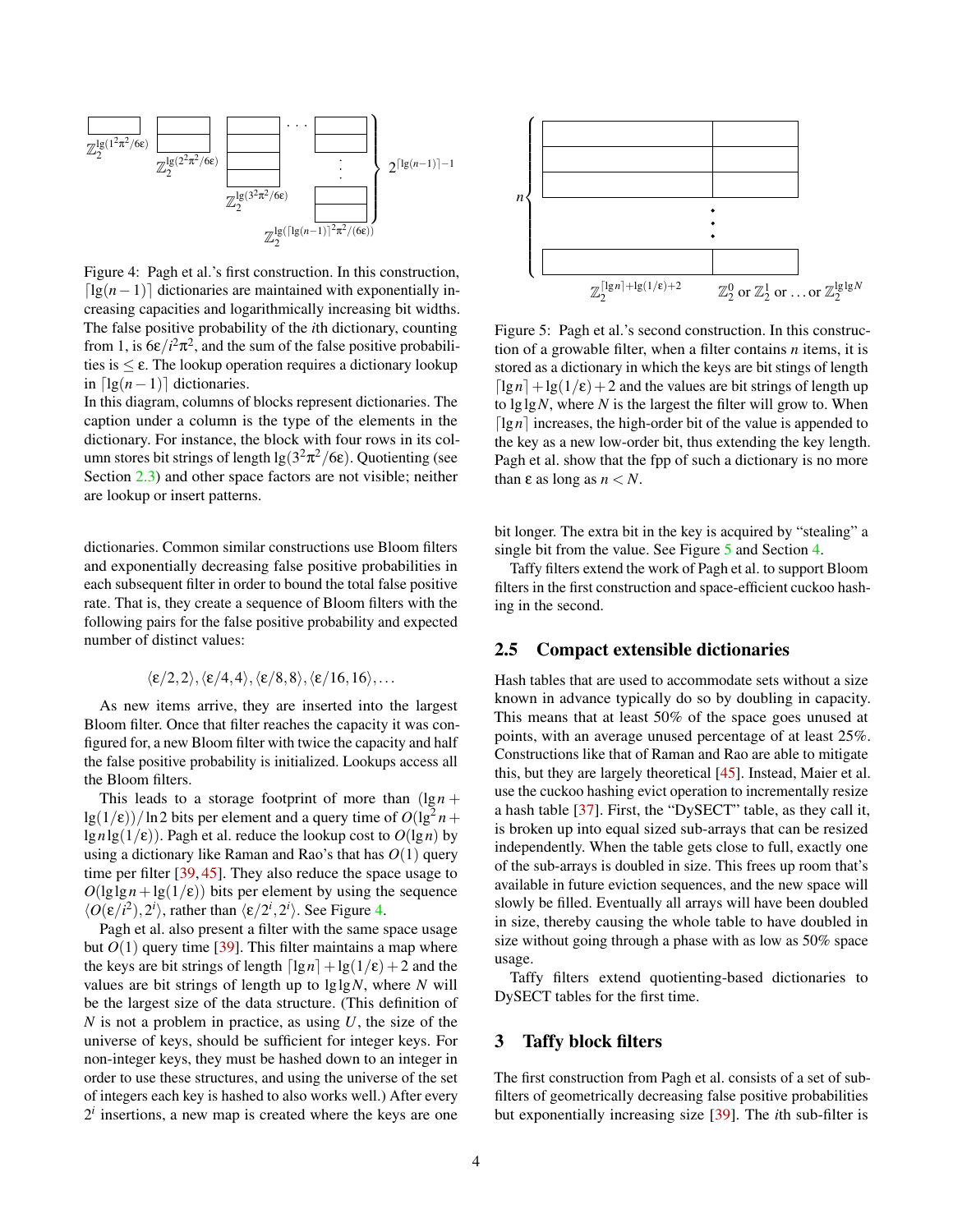initialized to have false positive probability  $6\varepsilon/(i^2\pi^2)$  when filled to a capacity of  $2^i$ .

As Pagh et al. describe it, this filter is constructed with only the first sub-filter in place. Inserts take place on the most recently added sub-filter (which is the largest), while lookups are performed by performing a lookup in each sub-filter until the element is found or there are no more sub-filters to search. Once  $2<sup>i</sup>$  inserts have taken place, a new sub-filter is initialized and added to the collection.

Using traditional Bloom filters, the lookup cost would be

$$
\sum_{i=1}^{\lg n} \lg(i^2 \pi^2 / (6\varepsilon)) = \sum_{i=1}^{\lg n} \lg(i^2) + \lg(\pi^2) - \lg 6 + \lg(1/\varepsilon)
$$
  
=  $\Theta(\lg^2 n + \lg n \lg(1/\varepsilon))$ 

Instead, Pagh et al. use dictionary-based filters that support constant-time lookup – such as cuckoo filters or Raman and Rao's dictionary – rather than Bloom filters [\[39,](#page-12-3) [45\]](#page-12-14). This reduces the lookup time to  $O(\lg n)$ .

Taffy block filters ("TBFs") use split block Bloom filters to keep the lookup time logarithmic and independent of ε. Split block Bloom filters are the fastest dynamic Bloom filters for doing single-element lookups in recent works on the matter [\[17,](#page-11-0) [31,](#page-12-9) [42\]](#page-12-16). See Section [6](#page-7-0) for performance of TBFs compared to pre-sized split block Bloom filters.

### <span id="page-4-0"></span>4 Taffy cuckoo filters

Taffy block filters require lg*n* lookup operations on their subfilters. Pagh et al.'s second construction requires only *O*(1) time per lookup. Taffy cuckoo filters are a concrete implementation of that that shows how the ideas from quotienting can be applied to cuckoo filters to produce a dictionary.

Taffy cuckoo filters ("TCFs") use quotienting cuckoo tables (as in backyard cuckoo hashing [\[46\]](#page-12-13)) to store their data, as this reduces the storage space by a significant margin (See section [2.3\)](#page-2-2). The keys are bit-strings of length  $|\lg n| + F$  and the values are bit-strings of length *T*, for some fixed *F* (for "fingerprint") and *T* (for "tail"). By quotienting in an array of size  $\Omega(n)$ , each fingerprint-tail pair can be stored in  $\left| \lg n \right| +$  $F + T - \lg n + O(1)$  bits, for a total space usage of  $(F + T)n +$  $O(n)$ . For performance and simplicity purposes, we pick  $F +$  $T = 16$ , but this is not a requirement of the structure.

TCFs are based on cuckoo tables and have two arrays of slots, referred to as "sides", just as (some) cuckoo filter designs break up the address space into multiple regions, one per hash function. With TCFs, this is a requirement in order to be able to recover enough of the original key in order to re-hash it to a larger address space. TCFs, unlike backyard cuckoo hashing, use bucketing in order to increase the usable capacity and thus reduce wasted space [\[16\]](#page-11-14). Like quotienting, this is not required for the correctness of the structure, just its succinctness. Each side of a TCF comes equipped

<span id="page-4-1"></span>Element := {fingerprint:  $\mathbb{Z}_2^{10}$ , tail: ∪<sub>i≤5</sub> $\mathbb{Z}_2^{i}$ } Slot := Element<sup>⊥</sup> Bucket := Slot[4] Side(k) := {Bucket[ $2^k$ ], Permutation:  $S_{2^{k+10}}$ } TCF(U, k) := {Side(k)[2], HashFunction:  $U \rightarrow \mathbb{Z}_2^{64}$  }

Listing 1: The types of a TCF.  $T_{\perp}$  means the type T extended with the element  $\perp$ , indicating "null" or "empty". *S<sub>i</sub>* is the symmetric group on  $\mathbb{Z}_i$  – the set of all permutations on  $\mathbb{Z}_i$ . T[n] denotes an array of *n* values of type *T*. *A*∪*B* represents a tagged disjoint union of *A* and *B*; even if  $A \subseteq B$ ,  $A \cup B \neq B$ . Structs are denoted by curly brackets {}.

with a permutation on bit-strings of length  $\lg n + F - O(1)$ , analogous to how each side of a cuckoo hash table comes equipped with a hash function. A fingerprint-tail pair  $(f, t)$  is stored in one of two buckets: the one in side 0 pointed to by the high-order  $\lg n - O(1)$  bits of  $P_0(f)$  or the one in side 1 pointed to by the high-order  $\lg n - O(1)$  bits of  $P_1(f)$ , where *Pi* is the permutation associated with side *i*.

More concretely, an *element* consists of two groups of bits: one of size 10, and the other of size up to 5. The former is called the *fingerprint* and is tested for equality when executing the Find operation; the latter is called the *tail* and is the unused parts of the hashed key that will eventually be used in the fingerprint (after permuting – see below). A *bucket* consists of four (possibly empty) slots, each of which can hold one element or be empty. A *side* consists of  $2^k$  buckets for some *k* as well as a permutation on  $\mathbb{Z}_2^{k+10}$ . A TCF consists of two sides and one hash function that produces a 64-bit key. The two sides have the same number of buckets but different permutations. See Listing [1.](#page-4-1)

A slot is encoded in a bitfield of size 16 as follows. If the last six bits are all zero, the slot is empty. Otherwise, there must be a one bit in the last six bits. All bits following that one bit are the tail. Bits 1-10 are the ten-bit fingerprint.

Lookup A lookup begins by hashing a key with the TCF's hash function. Then the lookup operation does the following:

- 1. Applies a permutation to the most-significant  $k+10$  bits in the key.
- 2. Reserves the next 5 bits of the key; this will be the key's tail. Note that these bits have not been permuted.
- 3. Using the most-significant *k* bits in the permuted bits, selects a bucket. (The remaining 10 bits in the permuted value are the fingerprint.)
- 4. Checks to see if any slot contains an identical fingerprint. If so, checks if the element's tail is a prefix of the key's tail. If yes, returns True. Otherwise, returns False.

In total, lookup searches through eight slots.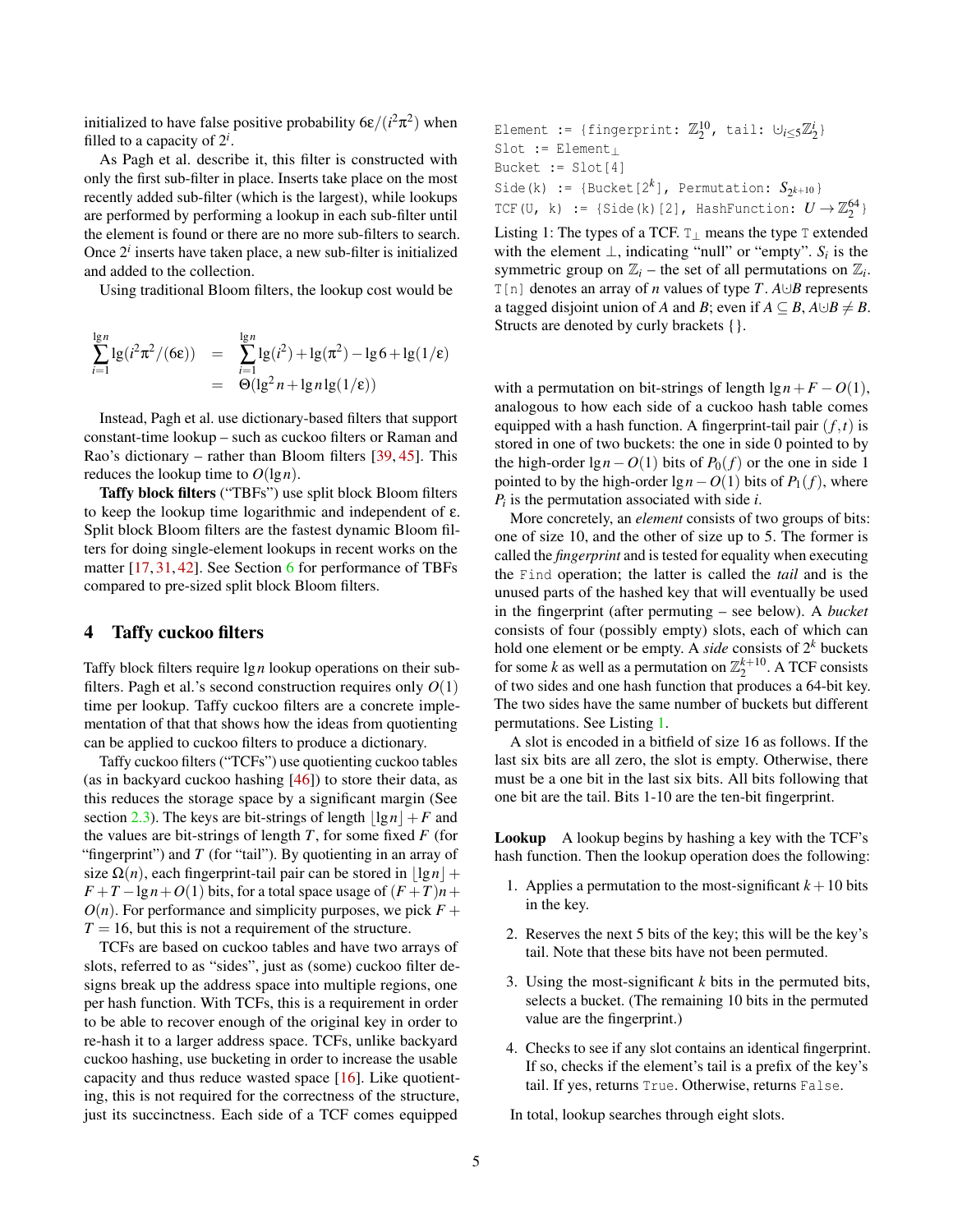Insert Insert places the key's fingerprint and tail in one of the eight slots corresponding to that key, if an empty one is found. Otherwise, insert selects an occupied slot from the bucket to *evict*: the element in this slot will be moved to the other side.

The evict operation first reconstructs the high order  $k + 10$ bits of the key by concatenating the *k* bits of the bucket index and the 10 bits of the fingerprint, then applying that side's permutation in reverse to the value. Using the same tail (this does not get permuted), the evict operation then inserts the evicted data into the opposite side; this continues until an empty slot is encountered

Upsize When a TCF is nearly full, inserts may fail. This is identical to the situation with cuckoo filters. When this happens, the Upsize method must be called to double the size of the structure. (This is not available in cuckoo filters without shortening the fingerprints.)

The upsize operation begins by creating a new TCF. To transfer the data from the older to the newer TCF, upsize uses a modified version of the evict algorithm, as follows:

Upsize first reconstructs the  $k+10$  bits of the key that were used to construct the bucket index and fingerprint. Then a bit is "stolen" from the tail and appended onto the end of the key. The high order bit of the tail is removed from the tail and added to the low-order end of the key. Since the tail was taken unaltered from the key, this gives  $k + 11$  bits of the original key. The new tail has now been decreased in size by one. The key and the new tail of it can now be inserted into one of the sides of the new TCF as described above.

This works as long as the tail has positive length. If the tail has length zero, there is nothing to steal from. Instead, two candidate keys are created from the reverse-permuted  $k + 10$ bits by appending a zero and a one. It's indeterminate which one of these was in the original key, so both are inserted.

The fpp remains less than  $2^{-F+2}$ : after adding *n* elements to the filter, the filter holds *n*/2 fingerprint-tail pairs with tail length  $\lg \lg N$ , *n*/4 pairs with tail length  $\lg \lg N - 1$ ,  $\ldots$  and  $n/\lg N$  pairs with tail length 1. It also contains (lg*n*−lglg*N*)*n*/2lg*N* pairs with tail length 0. Overall that's  $3n/2 - O(n)$  pairs, so the space usage is still linear in the number of elements. Now the odds that any bitstring of length *L* matches any of *m* different *L*-bit strings is *m*2 −*L* . Applying this to TCFs, since the space usage is linear, and since the "sides" (the two arrays of buckets) are of length lg*n*−*O*(1), then by reversing the quotienting operation we get that the probability that any random value that *wasn't* inserted matches with any of the existing elements is  $O(n)2^{-\lg n + O(1)-F}$ . If the tails all started with length 0, rather than  $\lg \lg N$ , then the space usage would be  $\Theta(n \lg n)$  and the fpp would be  $2^{-F+O(1)+\lg \lg n}$ . See also [\[39\]](#page-12-3).

Union and Intersection In addition to lookup, insert, and upsize, TCFs also support iterating over all elements. Iteration yields all of the recoverable hashed bits by performing the quotienting in reverse (combining element locations with element fingerprints), then appending the tail. Combined with lookup and insert, iterate enables union and intersection operations as follows:

For union, taffy cuckoo filers iterate over the smaller filter and insert each element into the larger filter, unless they are already present. For intersection, TCFs iterate over the smaller filter and lookup each element in the larger filter. If the lookup fails, iteration proceeds to the next element. Otherwise, the longer bit string of the two elements is inserted into the intersection. Note that this may sometimes be the element from the smaller TCF, since the tails have variable length.

This support for union and intersection is in contrast to TBFs, which do not support iteration or intersection. TBFs do support union, but at a cost: while union operations on TCFs produce a filter with the sum of the false positive probabilities of the input filters, unions on TBFs perform like unions on Bloom filters. If one Bloom filter has a fraction  $\alpha$  of its bits set and another  $\beta$ , the union has  $\alpha + \beta - \alpha\beta$  of its bits set in expectation. For instance, when  $\alpha = \beta = 0.5$  and  $k = 8$ , the false positive rate goes up by a factor of  $0.75^8/0.5^8 \approx 25.63$ .

Freeze and Thaw TCFs also support *freeze* and *thaw* operations. Freeze reduces the space consumption of a TCF from  $O(\lg(1/\epsilon) + \lg\lg N)$  to  $O(\lg(1/\epsilon))$  bits per item, where *N* is the largest size the structure will grow to. It does so by recreating the structure as a TCF with tail length capacity 0. Thaw simply turns a frozen structure into an unfrozen structure by recreating a TCF with tail length capacity lglg*N* in which all of the tails are empty. This allows new inserts to take place while capturing their tails.

Note that the frozen structure is a variant of a cuckoo filter in which the fingerprint hash function takes into account the index as well. This isomer of cuckoo filters shows how to support in cuckoo filters techniques that were designed for cuckoo hash tables, including satellite data (making a cuckoo filter a type of Bloomier filter), overlapping windows, and stashes [\[18,](#page-11-18) [27,](#page-11-19) [32\]](#page-12-17).

#### <span id="page-5-0"></span>5 Minimal taffy cuckoo filters

Taffy cuckoo filters suffer from a step-function space usage: at each point, the structure has a size which is a power of two, sometimes allocating twice as much space as is needed. (See Figure [9.](#page-8-0)) Even if the size were not limited to being a power of two, as in vacuum filters, doubling the capacity during upsize would reduce the space utilization to less than 50% [\[48\]](#page-12-1). To address this, this section describes a cuckooing structure based on DySECT to reduce the space usage closer to only what is needed [\[37\]](#page-12-15).

DySECT is a variant of cuckoo hashing. A DySECT table consists of some number of subtables, and as the table gets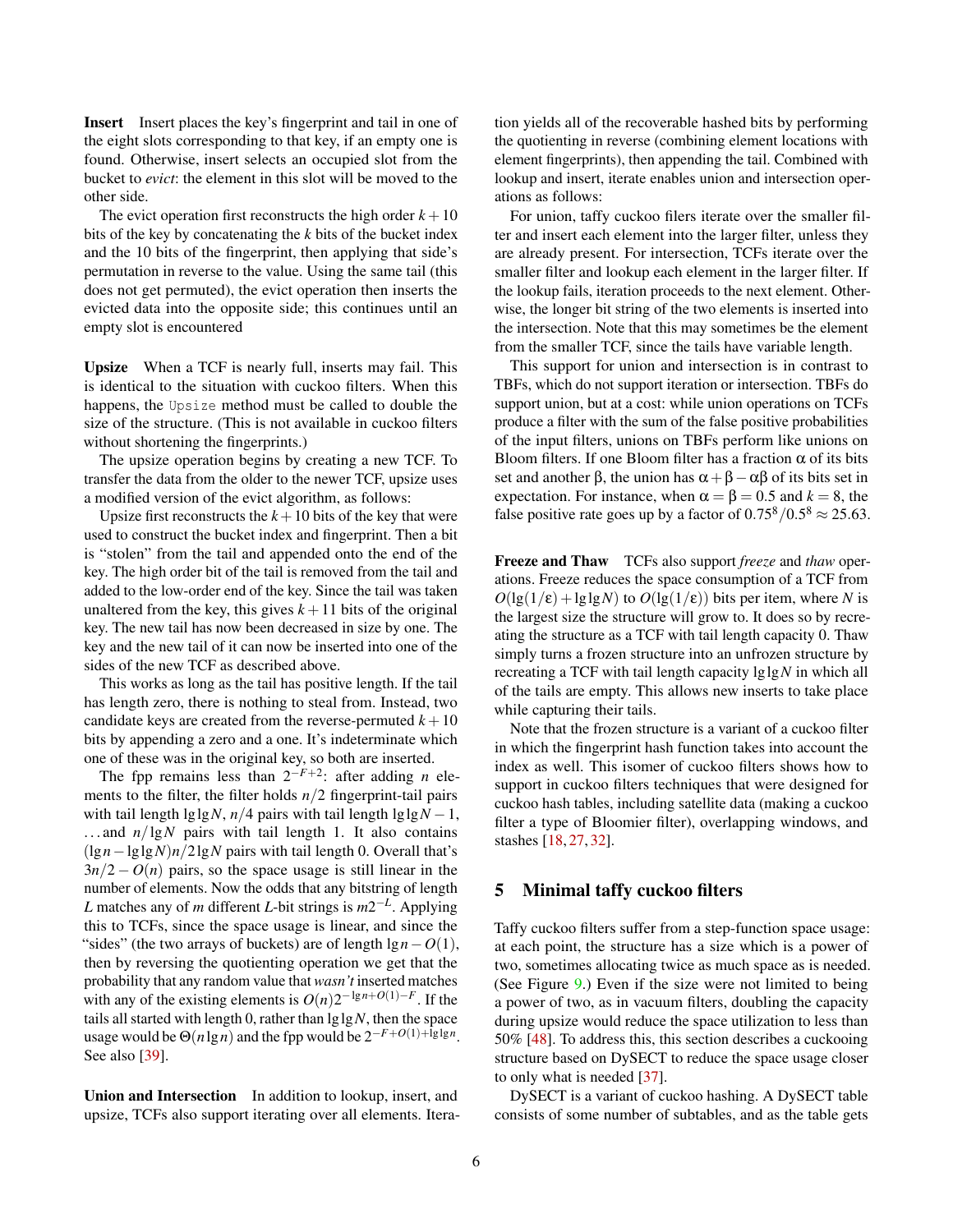```
MElement := {fingerprint: \mathbb{Z}_2^8 \cup \mathbb{Z}_2^9, tail: \cup_{i\leq 5} \mathbb{Z}_2^i}
MSlot := MElement⊥
MBucket := MSlot[4]
Level(k) := MBucket[2][2<sup>k</sup>] ∪ MBucket[2][2<sup>k+1</sup>]
Permutation(k) := S_{2^{k+13}} \cup S_{2^{k+14}}MTCF(U, k) := {cursor: \mathbb{Z}_{32},
                       Level(k)[32],
                       Permutation(k)[2],
                       HashFunction: U \rightarrow \mathbb{Z}_2^{64}
```
Listing 2: The types of an MTCF. A Permutation(k) is a tagged union of permutations; wlog it can be applied to bit strings of known length.

more and more full, it grows by doubling the size of one of its subtables. Just as in cuckoo hashing, upon an insertion, an element may be evicted. As new elements are inserted into the table, they evict older elements, and this movement causes the newly-doubled subtable to fill up.

This section proposes minimal taffy cuckoo filters ("MTCFs"), an application of the DySECT idea to quotienting and taffy filters. Some complications arise:

- 1. Because subtables have different sizes, the bits that are implicitly stored using quotienting varies depends on which part of the table an element is in. To address this, fingerprints in MTCFs have variable size.
- 2. Because fingerprints have variable size, there must be multiple permutations per side, one for each size of fingerprint.
- 3. Because there are multiple permutations per side, a key may be in multiple distinct buckets per side, which decreases the performance and increases the false positive probability.

In an MTCF, each element has a fingerprint of size 8 or 9 and a tail of size up to  $5<sup>2</sup>$  $5<sup>2</sup>$  $5<sup>2</sup>$ . A bucket consists of four (possibly empty) slots, each of which can hold one element. A level consists of two arrays of the same size, each with  $2^k$  buckets for some *k*. The table consists of four permutations, one hash function, 32 levels, and one cursor pointing to some index in the set of levels. The maximum and minimum *k* across all levels differ by at most 1. Levels at location less than the cursor have the larger size. If all levels have the same size, the cursor must be 0. See Listing [2](#page-6-1) and Figure [6.](#page-6-2)

The permutations are grouped by side, two for each. The permutations are on values with length  $k + 13$  and  $k + 14$ , where  $2^k$  is the size of the smallest table, measured in buckets.

If there are larger and smaller levels, then every element in the larger levels has a fingerprint of size 8, not 9. This is

<span id="page-6-2"></span>

Figure 6: A diagram of an MTCF. In this example,  $k = 2$ , so the larger levels have  $2^{k+1} = 8$  buckets on each side, while the smaller levels have four. In the first bucket of side 0 of the 32nd level, the last three slots are empty. If the entry were from one of the larger levels above the cursor, then the fingerprint would have to be from  $\mathbb{Z}_2^8$ , rather than from  $\mathbb{Z}_2^8$ ك $\mathbb{Z}_2^9$ .

<span id="page-6-0"></span><sup>&</sup>lt;sup>2</sup>As in TCFs, these constants are picked for performance and ease of implementation. Any other constants are possible.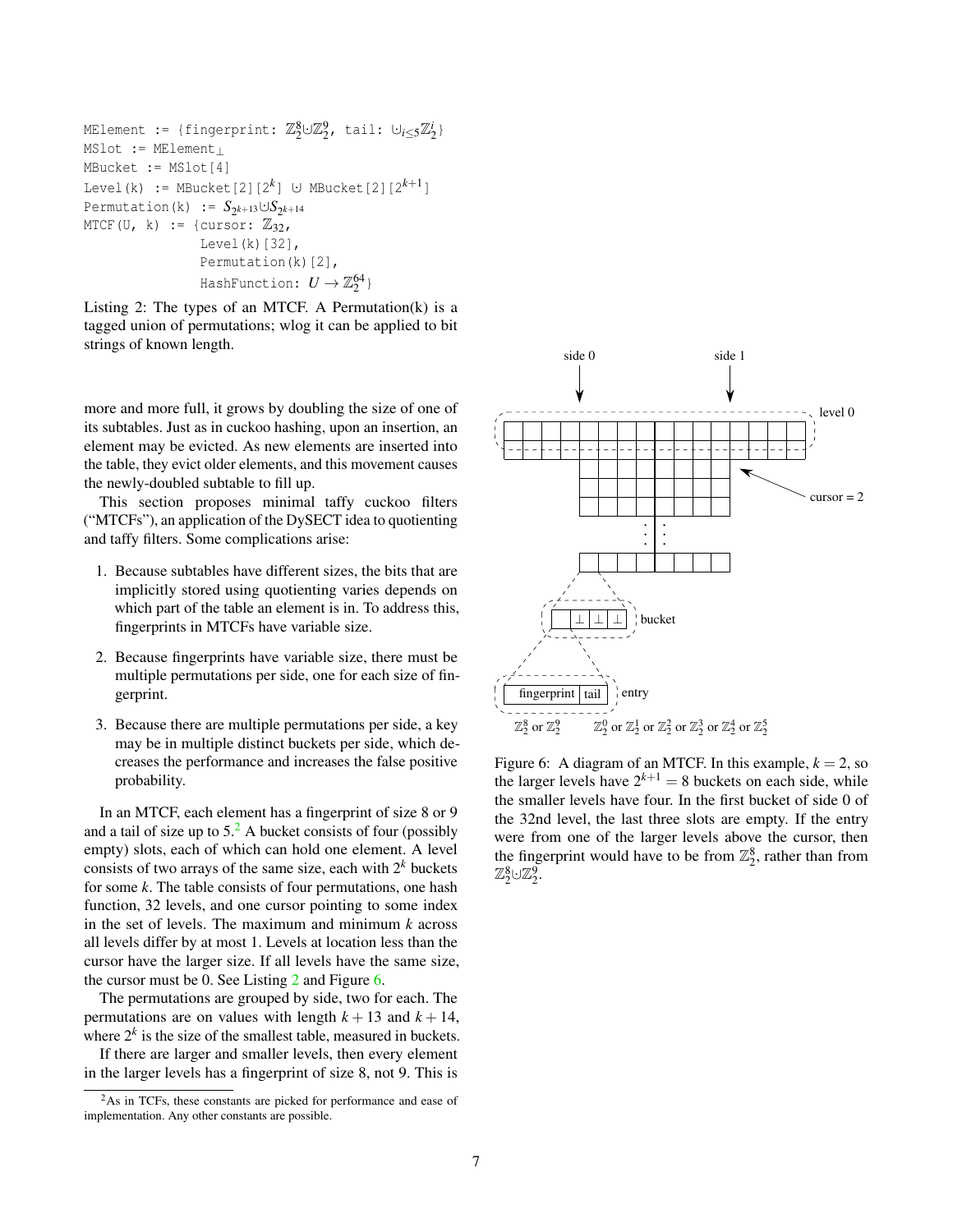because the implicitly-stored part of the key is one-bit longer in the larger levels, so the explicitly stored part can be shorter.

In an MTCF, upsize only increases the size of one of the levels, not the whole structure. As a result, the capacity of the filter tracks more closely the number of entries in the table. (See Figure [8.](#page-8-1))

Lookup A lookup operation in an MTCF first applies each of the four permutations to the hashed key.

- For the permutations on  $k + 14$  bits the first five bits indicate the level, the next  $k$  or  $k+1$  indicate the bucket, and the remaining 8 or 9 bits are the fingerprint. Lookup proceeds as it does in the TCF case, by checking if fingerprints match and if the stored tail is a prefix of the tail of the key being looked up.
- For the permutations on  $k + 13$  bits, the first five bits again indicate the level.
	- $-$  If the level has tables with  $2^{k+1}$  buckets, the permuted key is not used for lookup; to do otherwise would leave only  $k + 13 - 5 - (k + 1) = 7$  bits for the fingerprint, which is not possible. That key is simply skipped and the lookup continues with the next key.
	- $-$  Otherwise, the level has tables with  $2^k$  buckets, and we can proceed as in the  $k + 14$  case.

Insert In insert operations, as in lookup, the first five bits of the permuted item indicate the level. Just as in TCFs, the insert operation on a bucket produces an eviction. During an evict operation in an insert, an element may move between levels with differently-sized arrays of buckets. When the fingerprint has size 8 and the level moved *from* has a bucket array of size  $2^k$  and the level moved *to* has a bucket array of size  $2^{k+1}$ , the number of explicitly stored bits (the fingerprint bits) is now  $(k+8) - (k+1) = 7$ . Since every fingerprint must be of length 8 or 9, a bit must be stolen from the tail. As in TCFs, if there are no bits to steal, two new key prefixes are created and inserted, as one of them must be the prefix of the original key. See Figure [7.](#page-7-1) Note that TCFs only steal bits during upsize operations.

The analysis of iterate, union, intersection, and freeze/thaw is identical to that of TCFs.

#### <span id="page-7-0"></span>6 Evaluation

TBFs, TCFs, and MTCFs have been implemented and tested for correctness; this section describes their space usage, false positive probabilities, and performance under the insert and lookup operations.

In each chart, TBFs are configured for a maximum fpp of 0.4%. All taffy filters are configured with an initial capacity of

<span id="page-7-1"></span>

Figure 7: This diagram illustrates the transitions an element in an MTCF can go through when evicted. The states indicate the lengths of the level, fingerprint, and tail. For instance, when a level's index is less than the cursor (the center state in this diagram), the length of that level is twice what it would be if its index were higher. In any of the four states, an eviction may move an element from that state to itself. For instance, an element in a long level can be evicted to stay in a long level, and the same can be said of an element with a long fingerprint (which must necessarily be in a short level). For elements in a short level with a short fingerprint and no tail, when they are evicted to an element in a long level, two elements are created, as it is impossible to steal a bit from the empty tail.

1. All experiments were performed on both an Intel i7-7800X with 96GB of memory and SMT turned on and an AWS EC2 instance of class m6g.medium with 4GB of memory and a single Graviton2 ARM-based core. The experiments use Ubuntu 18.04 and 20.04, respectively, and g++ 10 and 9, respectively.

For performance testing, we equip both TCFs and MTCFs with stashes [\[27\]](#page-11-19). We set both filters to upsize when they are 90% full or their stashes have size greater than 4.

For permutations we use Feistel networks with 2 independent multiply-shift as the round function [\[15\]](#page-11-20).

For comparison, the graphs also include a cuckoo filter (labeled "CF") with fingerprints of size 12 and a split block Bloom filter (labeled "SBBF") sized to hold 100 million elements with an fpp of 0.4%.

The keys used in the experiments are all randomlygenerated 64-bit integers. This suffices for testing larger universes as well, as noted in Section [2.4.](#page-2-3)

# 6.1 Space

A filter with a false positive probability of ε must take up at least  $\lg(1/\epsilon)$  bits per element [\[9\]](#page-11-21). Practical filters use more space. For instance, Bloom filters use  $\frac{lg(1/\epsilon)}{ln 2}$  bits per element, which is about  $1.44\lg(1/\epsilon)$ . Cuckoo filters and quotient filters use  $(\lg(1/\epsilon) + d)/\alpha$  where *d* is between 2 and 3,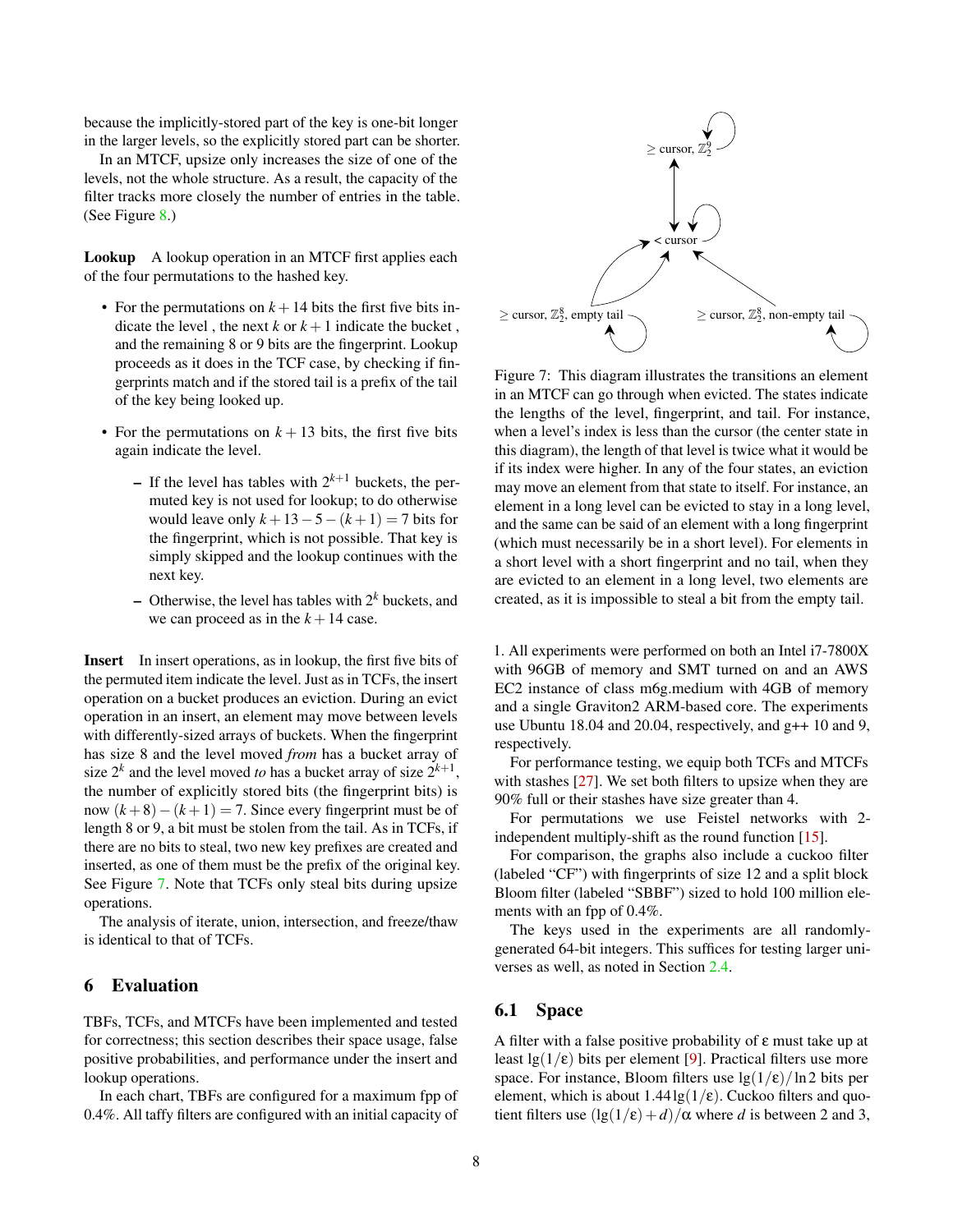<span id="page-8-1"></span>

Figure 8: Number of bits (per element) each filter type needs.

and  $\alpha$  is the fill factor, between 80% - 99% [\[4,](#page-10-1) [19,](#page-11-15) [41\]](#page-12-0). Static filters that do not support insert – such as the ribbon filter – can use nearly optimal space [\[17\]](#page-11-0).

However, Pagh et al. showed that filters that can grow, like taffy filters can, must use at least  $\lg(1/\epsilon) + \Omega(\lg \lg n)$  bits per element [\[39\]](#page-12-3). Figures [8](#page-8-1) and [10](#page-8-2) show the actual bits per element and ε.

Cuckoo filters cannot grow (without changing the number of bits per slot and doubling the false positive rate). As such, cuckoo filters are only visible over 10 million elements in Figure [8,](#page-8-1) since their bits per key starts out at over 1.2 billion. The same is true of split block Bloom filters.

Figures [8](#page-8-1) and [9](#page-8-0) show the periodic nature of the space used in taffy filters. When a filter increases in size, the number of bits per element increases as well. MTCFs moderate this pattern, but do not eliminate it.

#### 6.2 Time

Figures [11,](#page-9-1) [12,](#page-9-2) [13,](#page-9-0) and [14](#page-10-8) show the performance of taffy filter operations. For inserts, TBFs are the fastest of the three taffy filter variants; they are even faster than the fastest nontaffy variant, split block Bloom filters. TBFs inserts are faster than the other cuckoo filters because they are simple, branchfree, and induce a single cache miss; they are faster than the pre-sized split block Bloom filter because, while being built, the entirety of the TBF fits in cache until about 10 million elements have been inserted. This holds true across both machines, x86 and ARM.

For lookups, the situation is more complex. Of the resizable

<span id="page-8-0"></span>

Figure 9: The amount of space used by each filter at the given number of keys inserted. The Bloom filter uses less space than the cuckoo filter as it is configured with a higher false positive probability than the cuckoo filter, as the original cuckoo filter is limited in the variety of bit widths it accommodates. For false positive probabilities, see Figure [10.](#page-8-2)

<span id="page-8-2"></span>

Figure 10: This figure shows  $\varepsilon$ , the false positive probability.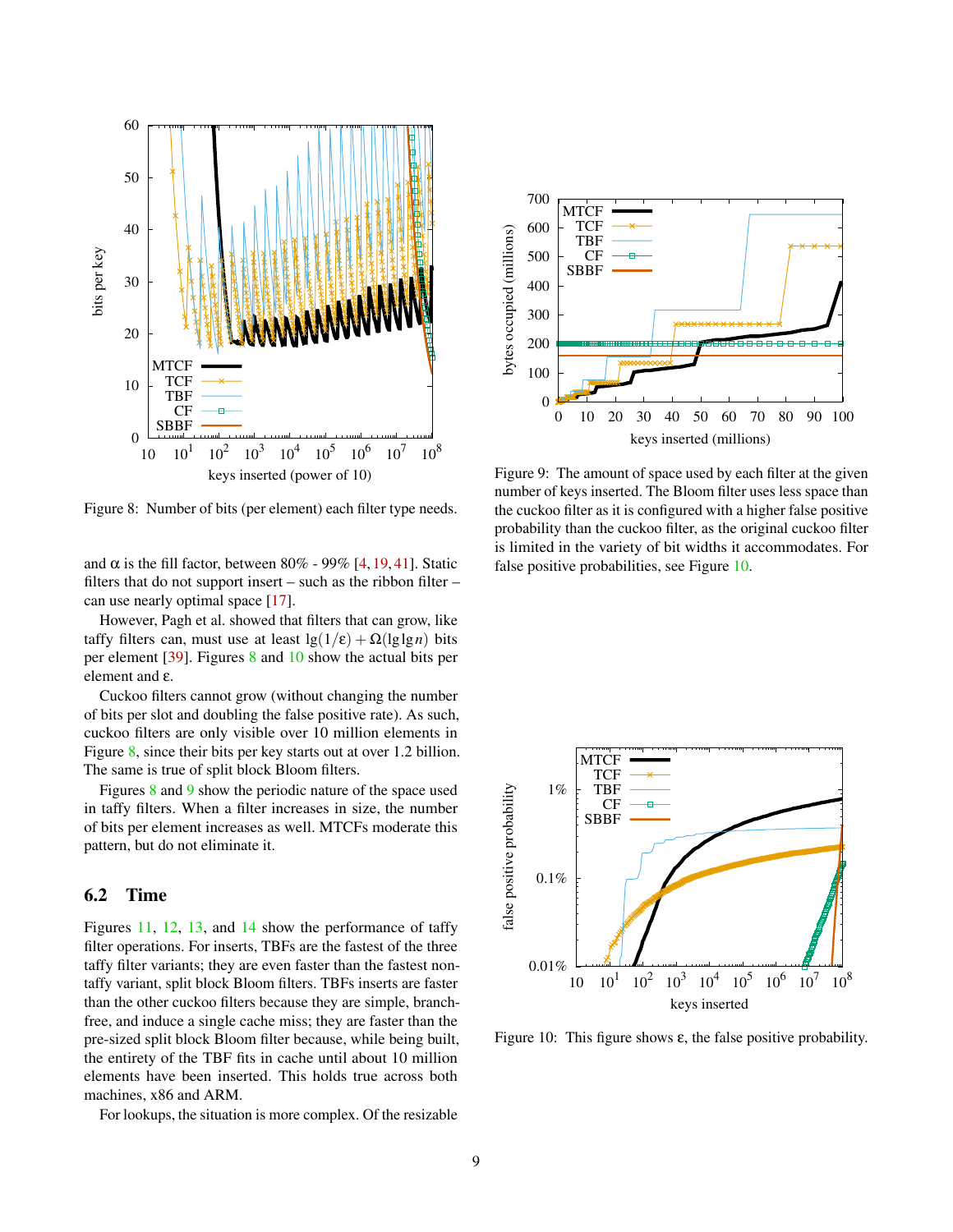<span id="page-9-1"></span>

Figure 11: Insert times for filters, i7-7800X.

filters, the taffy cuckoo filter is the fastest once the size of the filter is large enough, while a TBF is otherwise faster. The MTCF lags behind both.

# 6.3 Discussion

The MTCF offers lower space than the other two taffy filters, but its speed is substantially worse. It has significant insertion time increases when it is hard to find an eviction sequence; in this case consecutive insert operations may call upsize, causing a spike in the graph. (See Figures [11](#page-9-1) and [12.](#page-9-2)) This cyclic behavior was noted by Maier et al. [\[37\]](#page-12-15).

During lookup operations on MTCFs, when the cursor is close to 32, the performance improves as the four potential locations to look for a key are more frequently reduced to two, since the shorter permuted keys are no longer long enough for most of the levels in the structure. See Figures [13](#page-9-0) and [14.](#page-10-8)

Split block Bloom filters and cuckoo filters are still attractive choices when the size of the set to be approximated is known in advance. When a growable filter is needed, the application matters quite a bit. If saving every byte matters, MTCFs are called for. If union, intersection, or freeze operations are needed, a TCF or MTCF is called for. Otherwise, a practitioner must ask themselves:

- Is the workload write-heavy or read-heavy? Write-heavy workloads favor TBFs over TCFs.
- Is the set likely to exceed one million elements (x86) or 10,000 elements (ARM)? If yes, a TCF is an attractive

<span id="page-9-2"></span>

Figure 12: Insert times for filters on an AWS EC2 m6g.medium with an ARM-based Graviton2.

<span id="page-9-0"></span>

Figure 13: Lookup times for filters, i7-7800X. This is for keys that are not found; the corresponding figure for found keys looks nearly identical.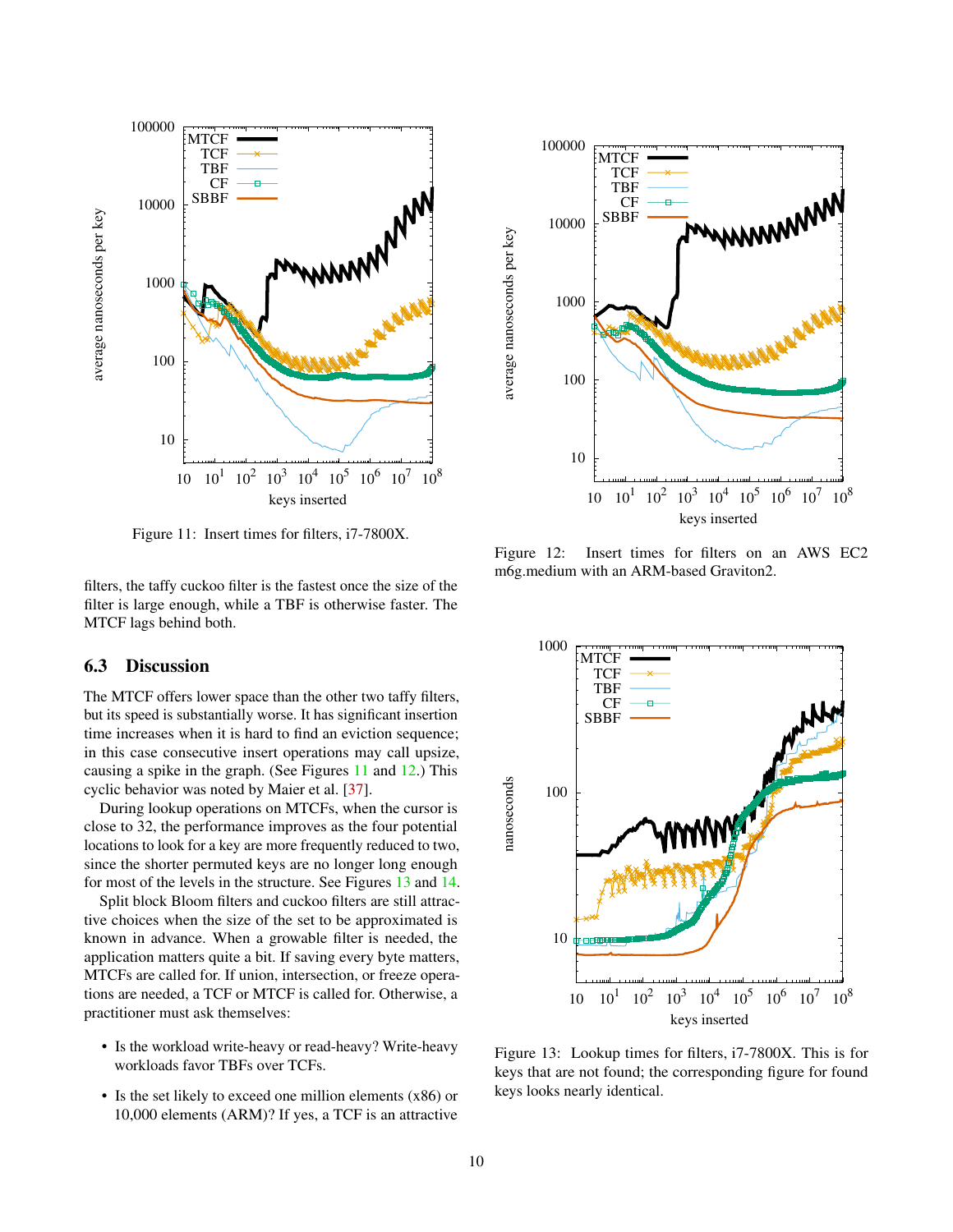<span id="page-10-8"></span>

Figure 14: Lookup times for filters on an AWS EC2 m6g.medium with an ARM-based Graviton2. This is for keys that are not found; the corresponding figure for found keys looks nearly identical.

choice.

The code for taffy filters is available on GitHub under a permissive open-source license.[3](#page-10-9)

# <span id="page-10-6"></span>7 Future work

Future work includes:

- The stash limitations for the TCF and MTCF are very low - tuned for a linear search. It is not necessary that the stashes be unstructured - giving structure to the stash, as in backyard cuckoo hashing, could allow the stash to grow and the fill factor to go higher without needing to upsize [\[46\]](#page-12-13).
- There is an additional structure supporting sets of unknown sizes described in Liu et al. [\[33\]](#page-12-18). This structure is mostly theoretical and depends on a certain type of prefix search structure with large embedded constants. However, a practical version of this may be possible to build.
- For the TCF, alternate quotienting dictionaries, including quotient filters, broom filters, or bucketing hash tables

(as presented by Köppl et al.) could potentially improve performance [\[3,](#page-10-0) [4,](#page-10-1) [29\]](#page-11-17).

- Testing taffy filters in various applications requiring the use of extensible approximate membership query structures would be of interest.
- Support for deletions.

### Acknowledgments

Thanks to Pedro Vasallo and Alex Breslow for helpful discussions and feedback.

# **References**

- <span id="page-10-3"></span>[1] Mohammad Alaggan, Sébastien Gambs, and Anne-Marie Kermarrec. Blip: Non-interactive differentiallyprivate similarity computation on Bloom filters. In Andréa W. Richa and Christian Scheideler, editors, *Stabilization, Safety, and Security of Distributed Systems*, pages 202–216, Berlin, Heidelberg, 2012. Springer Berlin Heidelberg.
- <span id="page-10-4"></span>[2] Paulo Sérgio Almeida, Carlos Baquero, Nuno Preguiça, and David Hutchison. Scalable Bloom filters. *Information Processing Letters*, 101(6):255–261, 2007.
- <span id="page-10-0"></span>[3] Michael A. Bender, Martin Farach-Colton, Mayank Goswami, Rob Johnson, Samuel McCauley, and Shikha Singh. Bloom filters, adaptivity, and the dictionary problem. In *2018 IEEE 59th Annual Symposium on Foundations of Computer Science (FOCS)*, pages 182–193, 2018.
- <span id="page-10-1"></span>[4] Michael A. Bender, Martin Farach-Colton, Rob Johnson, Russell Kraner, Bradley C. Kuszmaul, Dzejla Medjedovic, Pablo Montes, Pradeep Shetty, Richard P. Spillane, and Erez Zadok. Don't thrash: How to cache your hash on flash. *Proc. VLDB Endow.*, 5(11):1627– 1637, July 2012.
- <span id="page-10-7"></span>[5] Burton H. Bloom. Space/time trade-offs in hash coding with allowable errors. *Commun. ACM*, 13(7):422–426, July 1970.
- <span id="page-10-5"></span>[6] Peter Boncz, Thomas Neumann, and Orri Erling. TPC-H analyzed: Hidden messages and lessons learned from an influential benchmark. In Raghunath Nambiar and Meikel Poess, editors, *Performance Characterization and Benchmarking*, pages 61–76, Cham, 2014. Springer International Publishing.
- <span id="page-10-2"></span>[7] Alex D. Breslow and Nuwan S. Jayasena. Morton filters: fast, compressed sparse cuckoo filters. *The VLDB Journal*, 29(2):731–754, 2020.

<span id="page-10-9"></span><sup>3</sup>https://qithub.com/jbapple/libfilter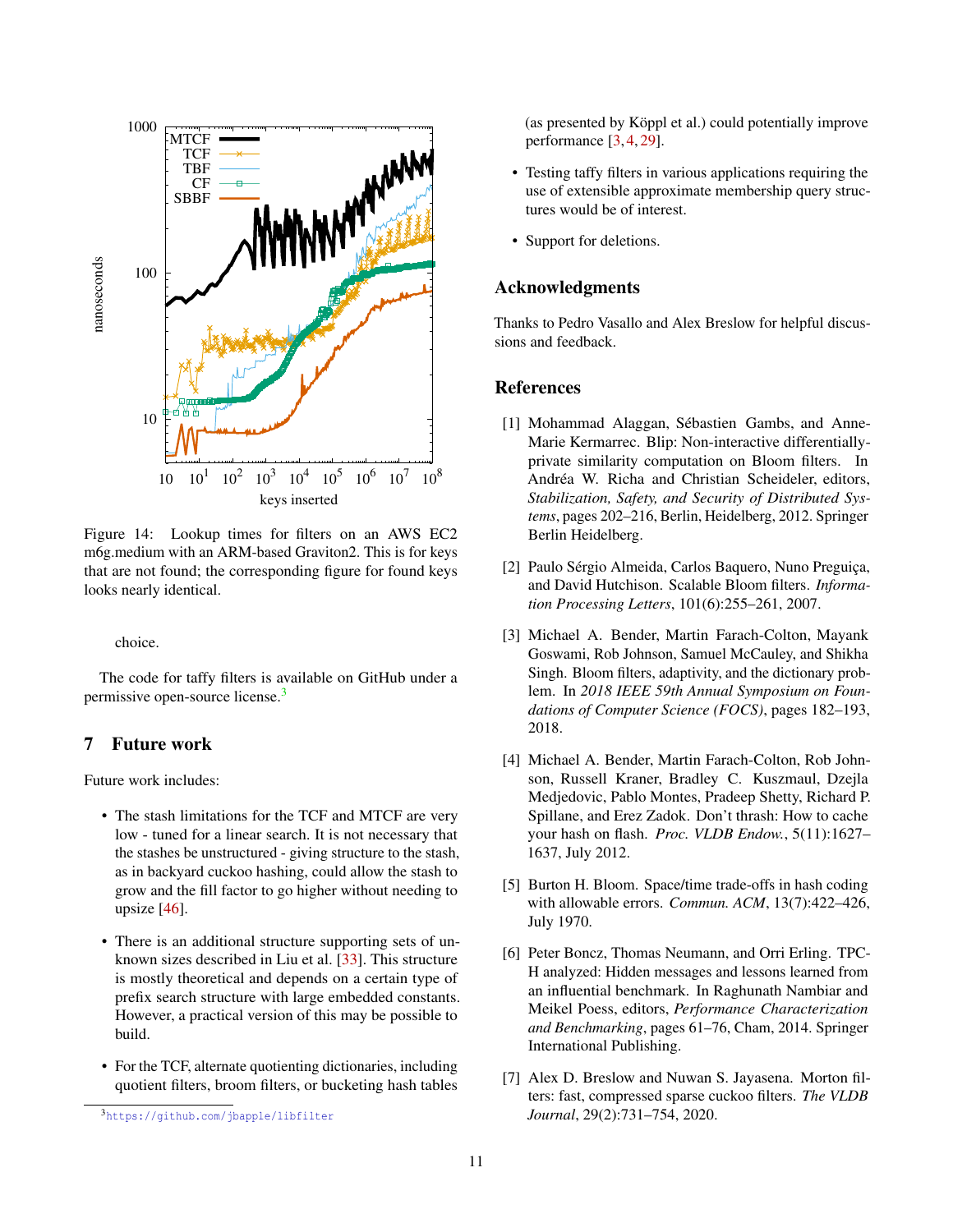- <span id="page-11-2"></span>[8] Andrei Broder and Michael Mitzenmacher. Network applications of Bloom filters: A survey. *Internet mathematics*, 1(4):485–509, 2004.
- <span id="page-11-21"></span>[9] Larry Carter, Robert Floyd, John Gill, George Markowsky, and Mark Wegman. Exact and approximate membership testers. In *Proceedings of the Tenth Annual ACM Symposium on Theory of Computing*, STOC '78, pages 59–65, New York, NY, USA, 1978. Association for Computing Machinery.
- <span id="page-11-3"></span>[10] Sang Kil Cha, Iulian Moraru, Jiyong Jang, John Truelove, David Brumley, and David G. Andersen. Splitscreen: Enabling efficient, distributed malware detection. *Journal of Communications and Networks*, 13(2):187–200, 2011.
- <span id="page-11-8"></span>[11] Hanhua Chen, Liangyi Liao, Hai Jin, and Jie Wu. The dynamic cuckoo filter. In *2017 IEEE 25th International Conference on Network Protocols (ICNP)*, pages 1–10, 2017.
- <span id="page-11-10"></span>[12] Niv Dayan, Manos Athanassoulis, and Stratos Idreos. Monkey: Optimal navigable key-value store. In *Proceedings of the 2017 ACM International Conference on Management of Data*, SIGMOD '17, pages 79–94, New York, NY, USA, 2017. Association for Computing Machinery.
- <span id="page-11-11"></span>[13] Niv Dayan and Moshe Twitto. Chucky: A succinct cuckoo filter for lsm-tree. In *Proceedings of the 2021 International Conference on Management of Data*, SIG-MOD/PODS '21, pages 365–378, New York, NY, USA, 2021. Association for Computing Machinery.
- <span id="page-11-4"></span>[14] Sarang Dharmapurikar, Praveen Krishnamurthy, and David E. Taylor. Longest prefix matching using Bloom filters. In *Proceedings of the 2003 Conference on Applications, Technologies, Architectures, and Protocols for Computer Communications*, SIGCOMM '03, pages 201–212, New York, NY, USA, 2003. Association for Computing Machinery.
- <span id="page-11-20"></span>[15] Martin Dietzfelbinger. Universal hashing and k-wise independent random variables via integer arithmetic without primes. In *Proceedings of the 13th Annual Symposium on Theoretical Aspects of Computer Science*, STACS '96, pages 569–580, Berlin, Heidelberg, 1996. Springer-Verlag.
- <span id="page-11-14"></span>[16] Martin Dietzfelbinger and Christoph Weidling. Balanced allocation and dictionaries with tightly packed constant size bins. *Theoretical Computer Science*, 380(1):47–68, 2007. Automata, Languages and Programming.
- <span id="page-11-0"></span>[17] Peter C. Dillinger and Stefan Walzer. Ribbon filter: practically smaller than Bloom and xor. *CoRR*, abs/2103.02515, 2021.
- <span id="page-11-18"></span>[18] David Eppstein. Cuckoo Filter: Simplification and Analysis. In Rasmus Pagh, editor, *15th Scandinavian Symposium and Workshops on Algorithm Theory (SWAT 2016)*, volume 53 of *Leibniz International Proceedings in Informatics (LIPIcs)*, pages 8:1–8:12, Dagstuhl, Germany, 2016. Schloss Dagstuhl–Leibniz-Zentrum fuer Informatik.
- <span id="page-11-15"></span>[19] Bin Fan, Dave G Andersen, Michael Kaminsky, and Michael D Mitzenmacher. Cuckoo filter: Practically better than bloom. In *Proceedings of the 10th ACM International on Conference on emerging Networking Experiments and Technologies*, pages 75–88, 2014.
- <span id="page-11-12"></span>[20] Bin Fan, Jim Apple, Florian Jacob, Daniel Baker, Dave Andersen, José Luis Pereira, Antonio Mallia, and Arni Birgisson. Cuckoo filter, 2017.
- <span id="page-11-5"></span>[21] Li Fan, Pei Cao, J. Almeida, and A.Z. Broder. Summary cache: a scalable wide-area web cache sharing protocol. *IEEE/ACM Transactions on Networking*, 8(3):281–293, 2000.
- <span id="page-11-13"></span>[22] The Apache Software Foundation. Impala 2.7.0, 2016.
- <span id="page-11-6"></span>[23] Dimitris Geneiatakis, Nikos Vrakas, and Costas Lambrinoudakis. Utilizing Bloom filters for detecting flooding attacks against SIP based services. *Comput. Secur.*, 28(7):578–591, October 2009.
- <span id="page-11-7"></span>[24] Michael T. Goodrich and Michael Mitzenmacher. Invertible bloom lookup tables. In *2011 49th Annual Allerton Conference on Communication, Control, and Computing (Allerton)*, pages 792–799, 2011.
- <span id="page-11-1"></span>[25] Thomas Mueller Graf and Daniel Lemire. Xor filters: Faster and smaller than Bloom and cuckoo filters. *ACM J. Exp. Algorithmics*, 25, 2020.
- <span id="page-11-9"></span>[26] Deke Guo, Jie Wu, Honghui Chen, Ye Yuan, and Xueshan Luo. The dynamic Bloom filters. *IEEE Transactions on Knowledge and Data Engineering*, 22(1):120– 133, 2010.
- <span id="page-11-19"></span>[27] Adam Kirsch, Michael Mitzenmacher, and Udi Wieder. More robust hashing: Cuckoo hashing with a stash. *SIAM J. Comput.*, 39(4):1543–1561, December 2009.
- <span id="page-11-16"></span>[28] Donald E Knuth. *The art of computer programming: Sorting and searching*, volume 3, chapter 6.4, Exercise 13. 1973.
- <span id="page-11-17"></span>[29] Dominik Köppl, Simon J. Puglisi, and Rajeev Raman. Fast and Simple Compact Hashing via Bucketing. In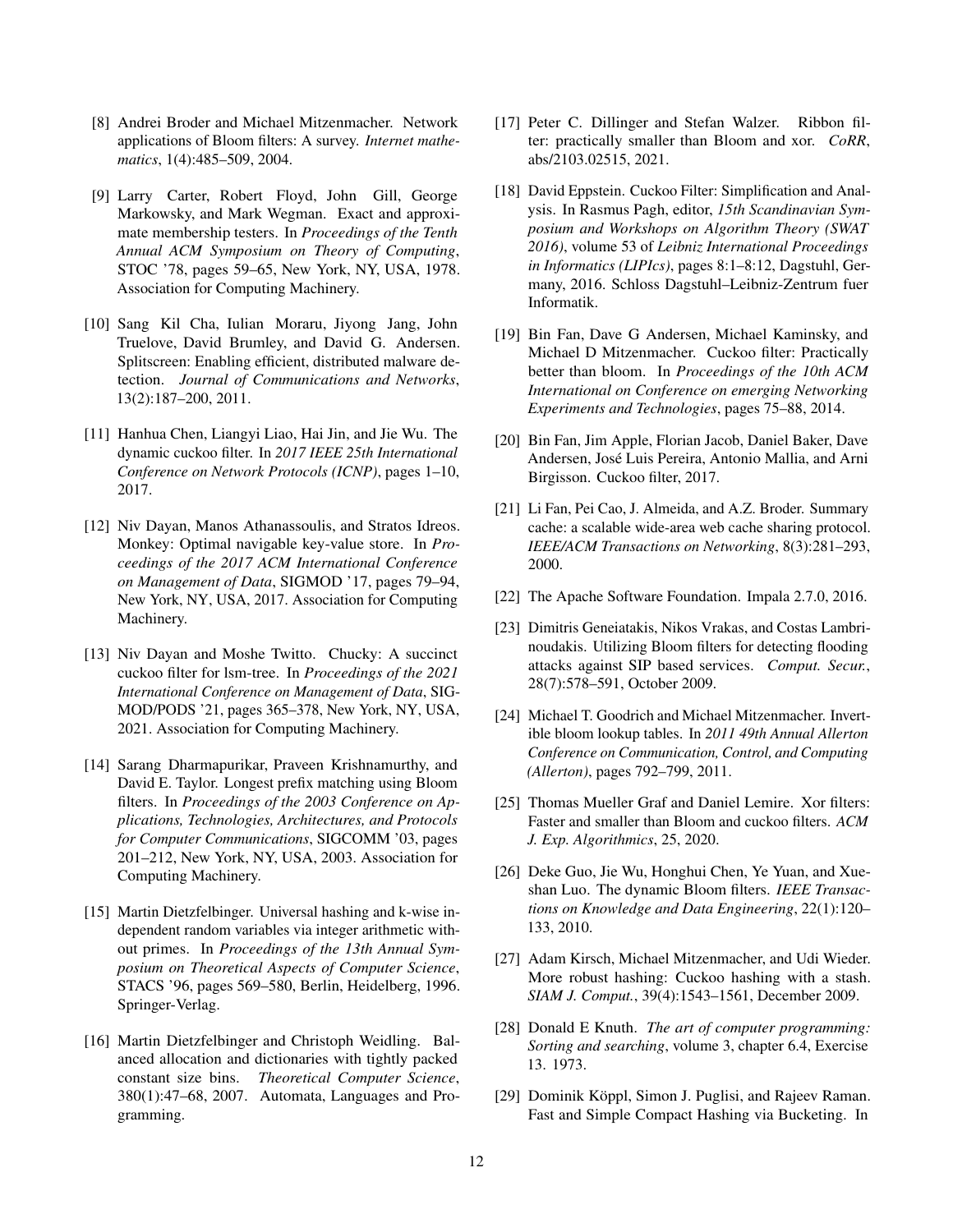Simone Faro and Domenico Cantone, editors, *18th International Symposium on Experimental Algorithms (SEA 2020)*, volume 160 of *Leibniz International Proceedings in Informatics (LIPIcs)*, pages 7:1–7:14, Dagstuhl, Germany, 2020. Schloss Dagstuhl–Leibniz-Zentrum für Informatik.

- <span id="page-12-5"></span>[30] Marcel Kornacker, Alexander Behm, Victor Bittorf, Taras Bobrovytsky, Alan Choi, Justin Erickson, Martin Grund, Daniel Hecht, Matthew Jacobs, Ishaan Joshi, Lenni Kuff, Dileep Kumar, Alex Leblang, Nong Li, Henry Robinson, David Rorke, Silvius Rus, John Russell, Dimitris Tsirogiannis, Skye Wanderman-Milne, and Michael Yoder. Impala: A modern, open-source SQL engine for Hadoop. In *In Proc. CIDR'15*, 2015.
- <span id="page-12-9"></span>[31] Harald Lang, Thomas Neumann, Alfons Kemper, and Peter Boncz. Performance-optimal filtering: Bloom overtakes cuckoo at high throughput. *Proc. VLDB Endow.*, 12(5):502–515, January 2019.
- <span id="page-12-17"></span>[32] Eric Lehman and Rina Panigrahy. 3.5-way cuckoo hashing for the price of 2-and-a-bit. In Amos Fiat and Peter Sanders, editors, *Algorithms - ESA 2009*, pages 671–681, Berlin, Heidelberg, 2009. Springer Berlin Heidelberg.
- <span id="page-12-18"></span>[33] Mingmou Liu, Yitong Yin, and Huacheng Yu. Succinct Filters for Sets of Unknown Sizes. In Artur Czumaj, Anuj Dawar, and Emanuela Merelli, editors, *47th International Colloquium on Automata, Languages, and Programming (ICALP 2020)*, volume 168 of *Leibniz International Proceedings in Informatics (LIPIcs)*, pages 79:1–79:19, Dagstuhl, Germany, 2020. Schloss Dagstuhl–Leibniz-Zentrum für Informatik.
- <span id="page-12-10"></span>[34] Jianyuan Lu, Ying Wan, Yang Li, Chuwen Zhang, Huichen Dai, Yi Wang, Gong Zhang, and Bin Liu. Ultrafast Bloom filters using SIMD techniques. *IEEE Transactions on Parallel and Distributed Systems*, 30(4):953– 964, 2018.
- <span id="page-12-7"></span>[35] Chen Luo and Michael J Carey. Lsm-based storage techniques: a survey. *The VLDB Journal*, 29(1):393– 418, 2020.
- <span id="page-12-2"></span>[36] Lailong Luo, Deke Guo, Ori Rottenstreich, Richard TB Ma, Xueshan Luo, and Bangbang Ren. The consistent cuckoo filter. In *IEEE INFOCOM 2019-IEEE Conference on Computer Communications*, pages 712–720, 2019.
- <span id="page-12-15"></span>[37] Tobias Maier, Peter Sanders, and Stefan Walzer. Dynamic space efficient hashing. *Algorithmica*, 81(8):3162–3185, 2019.
- <span id="page-12-11"></span>[38] Rasmus Pagh and Flemming Friche Rodler. Cuckoo hashing. *Journal of Algorithms*, 51(2):122–144, 2004.
- <span id="page-12-3"></span>[39] Rasmus Pagh, Gil Segev, and Udi Wieder. How to approximate a set without knowing its size in advance. In *2013 IEEE 54th Annual Symposium on Foundations of Computer Science*, pages 80–89, 2013.
- <span id="page-12-4"></span>[40] Prashant Pandey, Michael A. Bender, Rob Johnson, and Rob Patro. A general-purpose counting filter: Making every bit count. In *Proceedings of the 2017 ACM International Conference on Management of Data*, SIGMOD '17, pages 775–787, 2017.
- <span id="page-12-0"></span>[41] Prashant Pandey, Alex Conway, Joe Durie, Michael A. Bender, Martin Farach-Colton, and Rob Johnson. Vector quotient filters: Overcoming the time/space trade-off in filter design. In *Proceedings of the 2021 International Conference on Management of Data*, SIGMOD/PODS '21, pages 1386–1399, 2021.
- <span id="page-12-16"></span>[42] Orestis Polychroniou and Kenneth A. Ross. Vectorized Bloom filters for advanced SIMD processors. In *Proceedings of the Tenth International Workshop on Data Management on New Hardware*, DaMoN '14, New York, NY, USA, 2014. Association for Computing Machinery.
- <span id="page-12-8"></span>[43] Felix Putze, Peter Sanders, and Johannes Singler. Cache-, hash- and space-efficient Bloom filters. In Camil Demetrescu, editor, *Experimental Algorithms*, pages 108–121, 2007.
- <span id="page-12-6"></span>[44] Do Le Quoc, Istemi Ekin Akkus, Pramod Bhatotia, Spyros Blanas, Ruichuan Chen, Christof Fetzer, and Thorsten Strufe. ApproxJoin: Approximate distributed joins. In *Proceedings of the ACM Symposium on Cloud Computing*, SoCC '18, pages 426–438, New York, NY, USA, 2018. Association for Computing Machinery.
- <span id="page-12-14"></span>[45] Rajeev Raman and Satti Srinivasa Rao. Succinct dynamic dictionaries and trees. In *Automata, Languages and Programming*, pages 357–368, 2003.
- <span id="page-12-13"></span>[46] G. Segev, Y. Arbitman, and M. Naor. Backyard cuckoo hashing: Constant worst-case operations with a succinct representation. In *2013 IEEE 54th Annual Symposium on Foundations of Computer Science*, pages 787–796, 2010.
- <span id="page-12-12"></span>[47] Stefan Walzer. Load thresholds for cuckoo hashing with overlapping blocks. *45th International Colloquium on Automata, Languages, and Programming: ICALP 2018, Prague, Czech Republic, July 9-13, 2018*, 107:art. 102, Jul 2018.
- <span id="page-12-1"></span>[48] Minmei Wang, Mingxun Zhou, Shouqian Shi, and Chen Qian. Vacuum filters: More space-efficient and faster replacement for Bloom and cuckoo filters. *Proc. VLDB Endow.*, 13(2):197–210, October 2019.